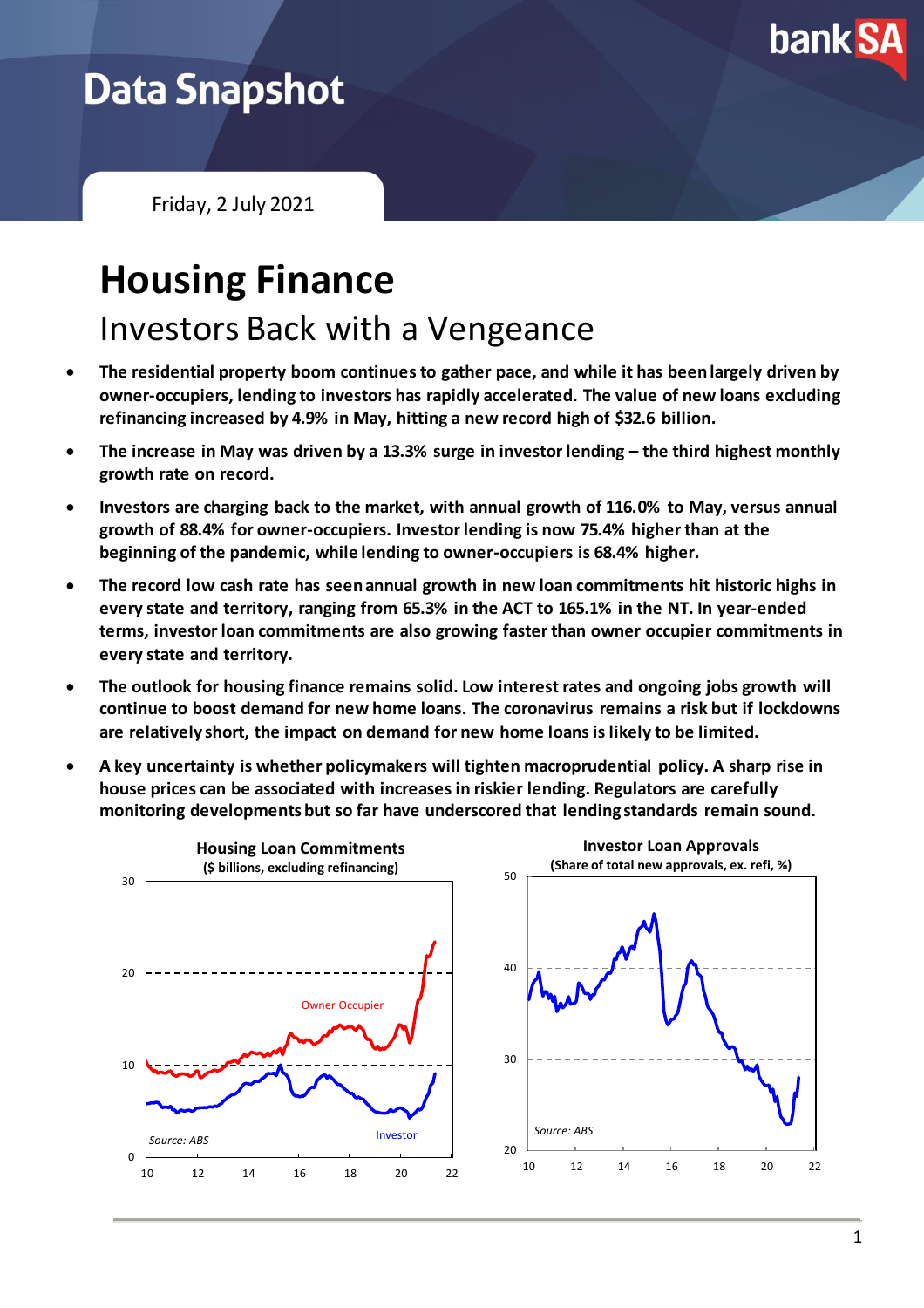The residential property boom continues to gather pace, and while it has been largely driven by owner-occupiers, lending to investors has rapidly accelerated. The value of new loans excluding refinancing increased by 4.9% in May, hitting a new record high of \$32.6 billion, with data dating back to 2002.

The increase in May was driven by a 13.3% surge in investor lending – the third highest monthly growth rate on record. New lending to owner-occupiers rose by a much smaller 1.9% in the month, however, also hit a new record high of \$23.4 billion.

Investors are charging back to the market, with annual growth of 116.0% to May, versus annual growth of 88.4% for owner-occupiers. Investor lending is now 75.4% higher than at the beginning of the pandemic, while lending to owner-occupiers is 68.4% higher.

Owner-occupiers led the housing upturn over late-2020 and early-2021. However, as investor loan approvals surge, investors are accounting for a growing share of new lending. Investors accounted for 28.0% of new lending in May.

Affordability pressures are continuing to impact first home buyers, with lending falling by 0.8%, the fourth consecutive month of falls. However, it should be noted that lending to this segment of the market remains high, particularly given government incentives such as HomeBuilder and various state government initiatives have ended.

Construction-related spending continued to decline, with a 2.3% fall in owner-occupier lending for the construction of new dwellings. This has continued to come off following the end of the government's HomeBuilder scheme. However, like lending to first home buyers, this segment of the market continues to remain robust, suggesting that low interest rates continue to be a major driver of growth.

#### **Lending Standards**

A key uncertainty over the outlook for housing finance is whether policymakers will tighten macroprudential policy. A sharp rise in house prices can be associated with increases in riskier forms of lending. Regulators are carefully monitoring developments but so far have underscored that lending standards remain sound. Macroprudential controls were previously introduced in Australia in 2015 and 2017.

While the share of lending to investors (excluding refinancing) has risen sharply from a recent low of 22.9% in November 2020 to 28.0% in May 2021, it remains well below the highs of around 45% seen in late-2014 and early-2015. Similarly, the share of loans with very high loan-to-valuation ratios has picked up but remains low relative to historical levels.

### **States and Territories**

The record low cash rate has seen annual growth in new loan commitments hit historic highs in every state and territory. In year-ended terms, investor loan commitments are also growing faster than owner occupier commitments in every state and territory.

Annual growth was strongest in the NT (165.1%) although this partly reflects base effects with sharp declines following the onset of the pandemic. Annual growth was slowest in the ACT (65.3%) although this also still represents incredibly strong growth.

In May, the growth in lending was generally broad-based across the country. The largest jump in May was in the ACT (16.1%) followed by Tasmania (7.7%) and the Northern Territory (7.4%). New loan commitments also rose in NSW (6.3%), WA (6.1%) and Victoria (5.6%). There were modest declines in Queensland (3.0%) and South Australia (3.0%).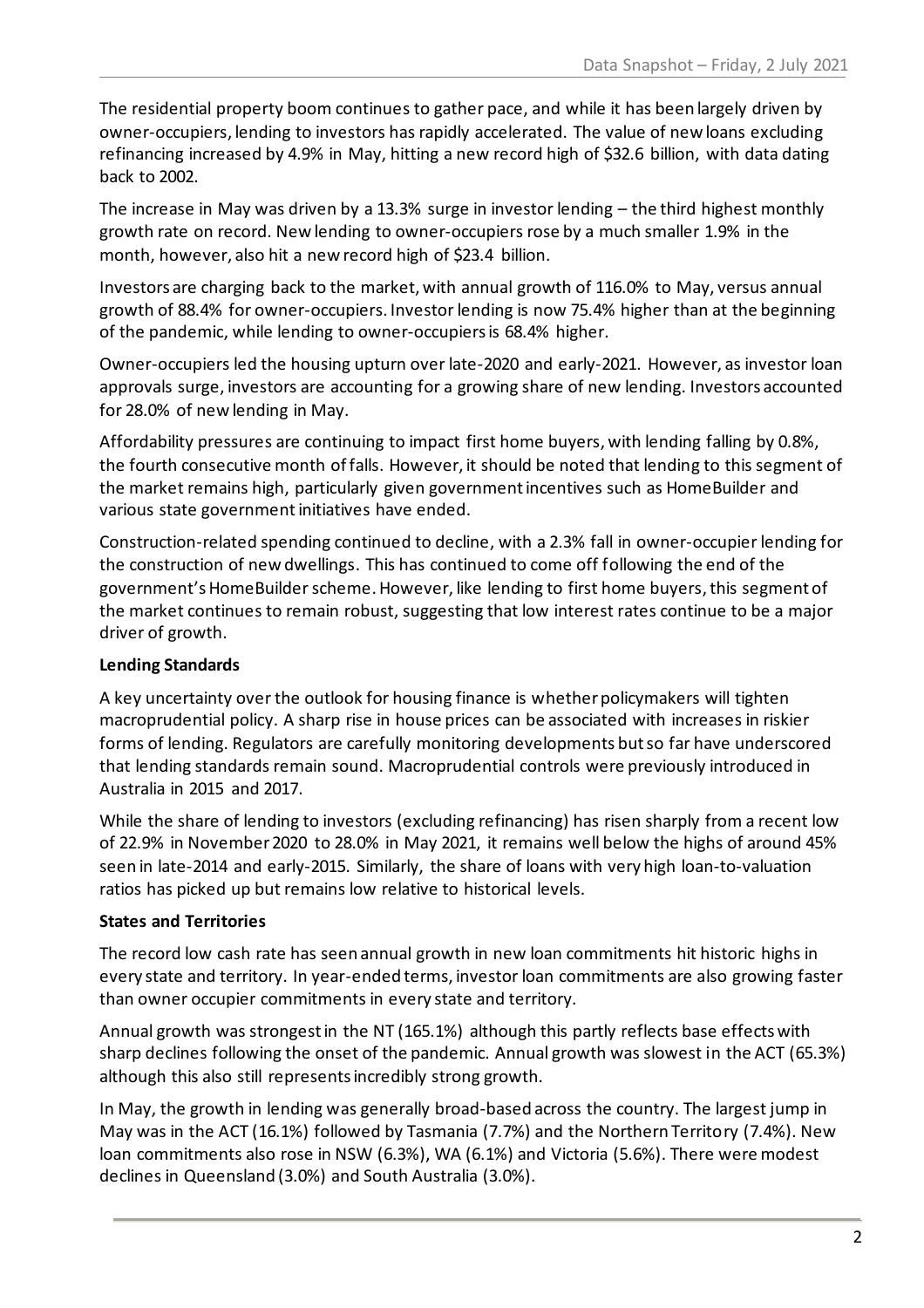#### **Outlook**

The outlook for housing finance remains solid. Low interest rates and ongoing jobs growth will continue to boost demand for new home loans. The coronavirus remains a risk but if outbreaks are contained quickly and lockdowns are relatively short, the impact on demand for new home loans is likely to be limited.

The recent significant pick-up in investor lending may place some pressure on policymakers to implement macroprudential controls to manage financial stability risks. Perhaps reflecting some growing nervousness,the Australian Prudential Regulatory Authority recently wrote to large lenders to seek assurance that they are proactively managing risk in their housing market portfolios. We cannot rule out the possibility of tightening in macroprudential policy in 2022.

> **Matthew Bunny and Jarek Kowcza** Ph: 02 8254 0023